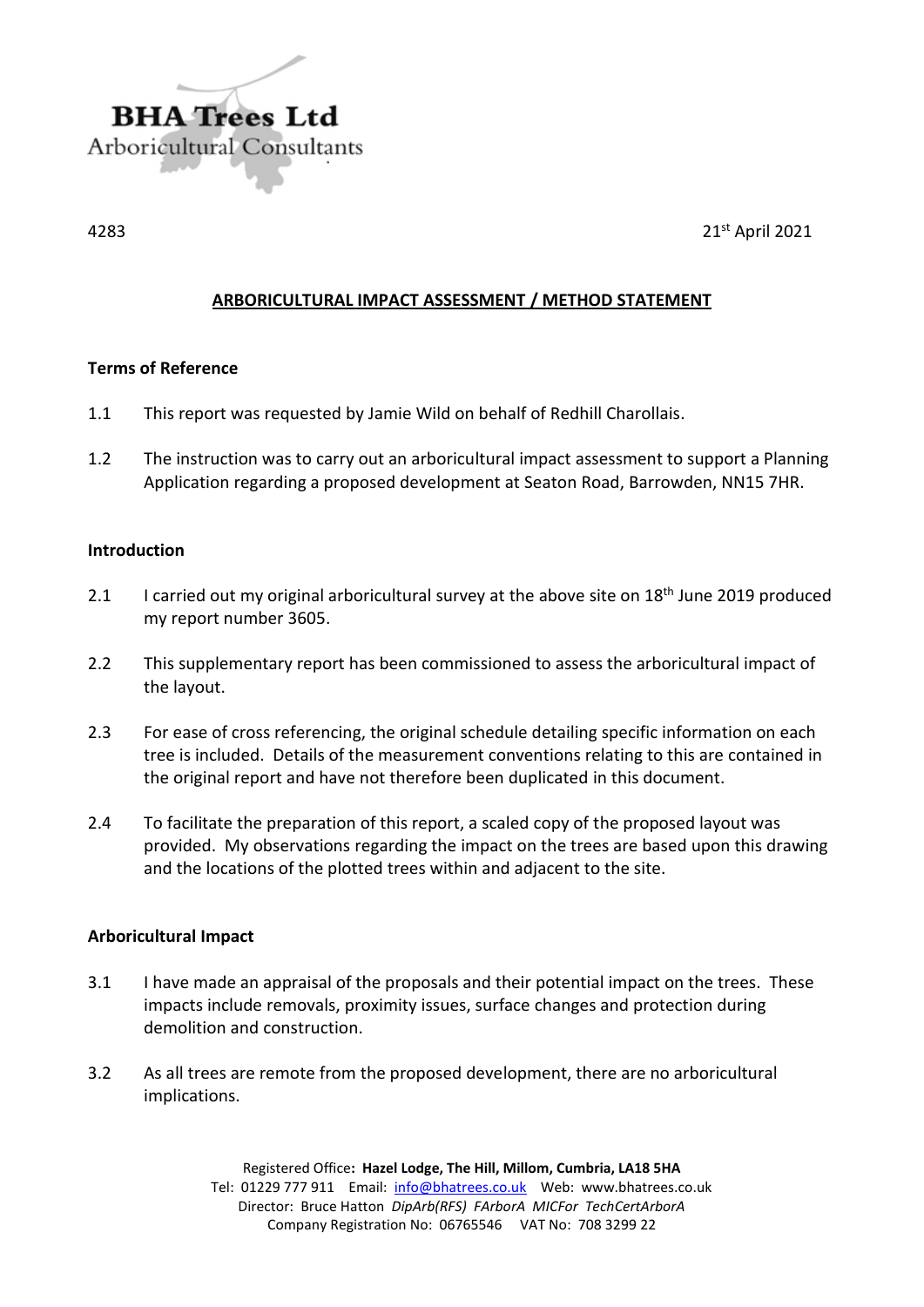

## **Method Statement**

- 4.3 The information contained within this Arboricultural Method Statement is in line with BS5837 : 2012 'Trees in relation to construction – recommendations'.
- 4.4 This method statement is to be made available to all operatives on site during the construction process, so that they understand the scope and importance of the measures set out for tree protection.

## **Phasing & Monitoring of Development**

- 5.1 Phasing is governed by operational constraints and therefore subject to change. The project's arboriculturalist must be notified of any changes to this schedule.
- 5.2 Phase 1 Pre-development stage
	- 5.2.1 Tree protection measures implemented
- 5.3 Phase 11 Development stage
	- 5.3.1 Site accessible to construction traffic
	- 5.3.2 Site compound / WC / materials
	- 5.3.3 Groundworks and services
	- 5.3.4 Development
	- 5.3.5 Completion of development
- 5.4 Phase 111 Post development stage
	- 5.4.1 Removal of protective barriers
	- 5.4.2 Hard and soft landscaping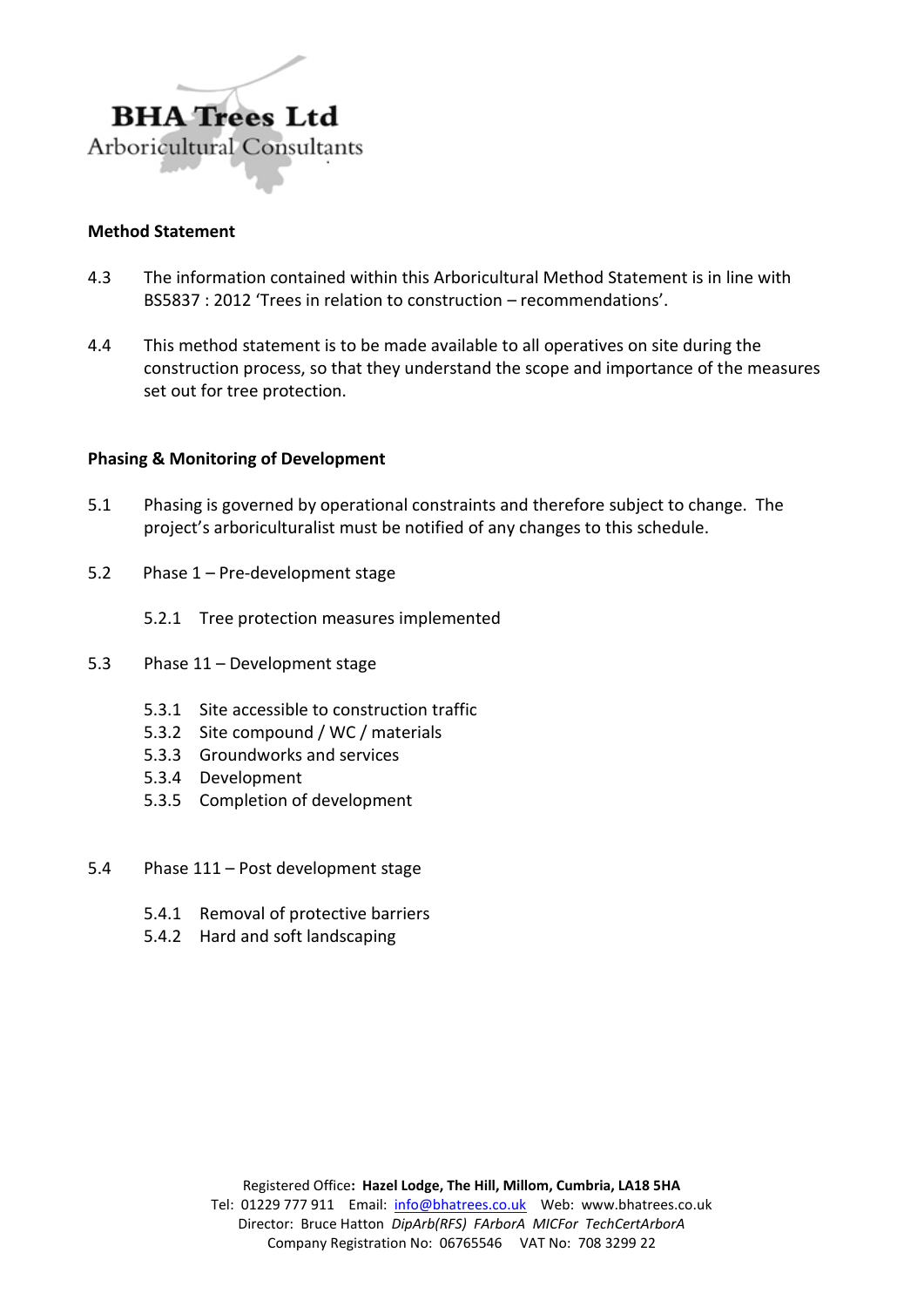

#### **Root Protection Areas**

- 6.1 The Root Protection Areas (RPA) have been determined for each retained tree and are designed to protect the absolute minimum of tree root mass in order to ensure that the trees survive the construction process.
- 6.2 For details of the locations of trees to be retained, Root Protection Areas and Tree Protection Barriers, reference should be made to the Tree Protection Plan.
- 6.3 It is the responsibility of everyone involved in the project to respect the tree protection measures and observe the necessary precautions within and adjacent to them.

## **Tree Protection Barriers**

- 7.1 Remedial tree work and any site clearance will be carried out prior to the erection of any tree protection barriers. However, it may be expedient to mark out the extents of any barriers to aid any site clearance and/or trimming of vegetation.
- 7.2 The Tree Protection Plan shows the alignment of Tree Protection Barriers which must be installed before any of the following take place:
	- 7.2.1 Plant and material delivery
	- 7.2.2 Demolition
	- 7.2.3 Soil stripping
	- 7.2.4 Construction work
	- 7.2.5 Utility installation
	- 7.2.6 Landscaping
- 7.3 Once erected, all barriers will be regarded as sacrosanct and will not be removed or altered without prior approval by the arboriculturalist or the LPA.
- 7.4 The barriers may require initial adjustment to facilitate removal of the current hard surface. All hard surface removal must be carried out in accordance with the relevant section of this method statement. Any alteration to the fence line must be approved by the arboriculturalist.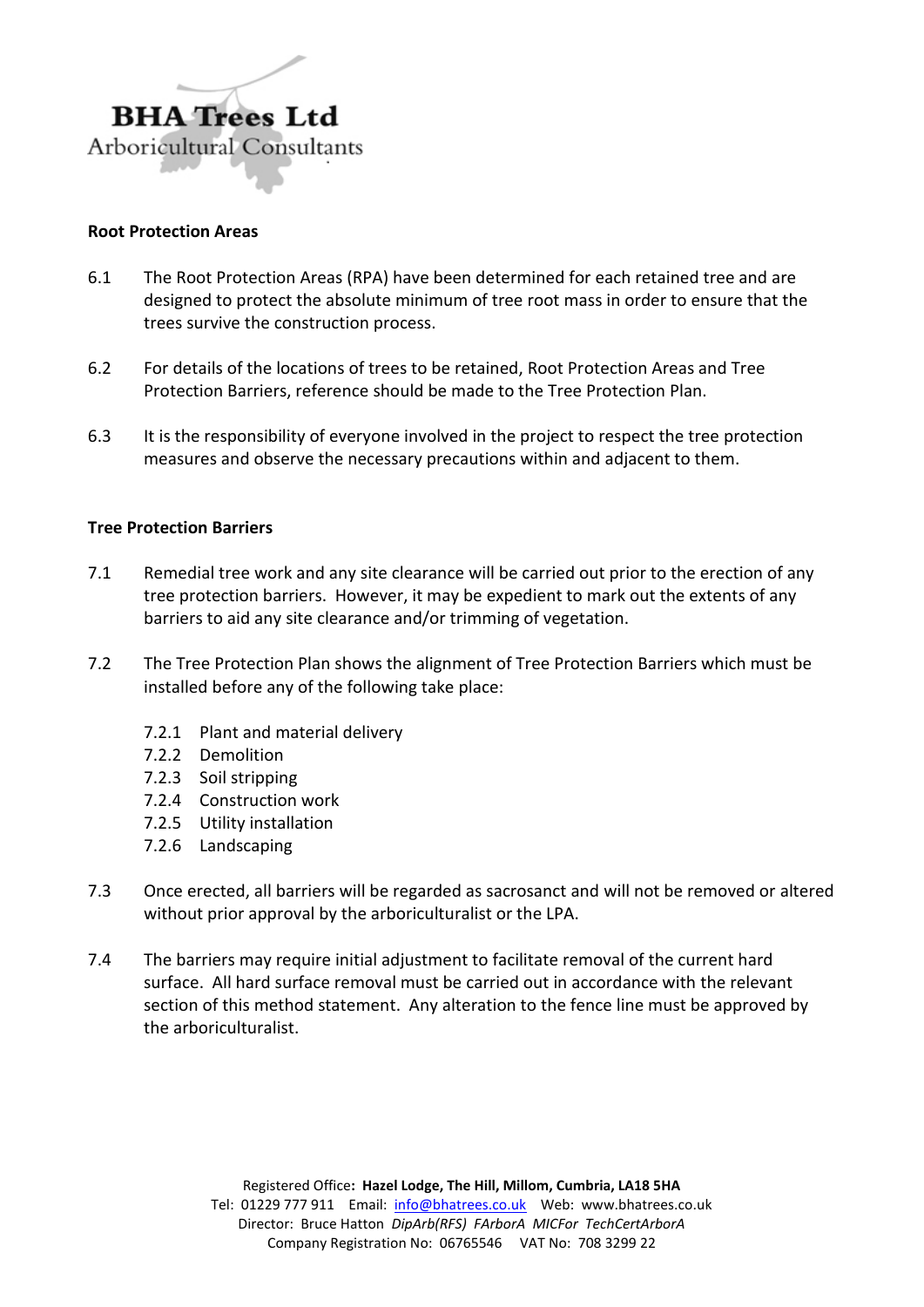

- 7.5 The default specification for protective barriers is a vertical and horizontal scaffold framework, well braced to resist impacts with welded mesh panes securely fixed onto this framework. The vertical tubes should be spaced at a maximum interval of 3m and driven securely into the ground.
- 7.6 Where site circumstances and associated risk allow, an alternative specification should be prepared by the arboriculturalist and agreed with the Local Planning Authority. For example, 2m tall welded mesh panels on rubber or concrete feet, stabilised on the inside and joined together using a minimum of two anti-tamper couplers, installed so they can only be removed from inside the fence.
- 7.7 "Protected Trees No Entry" signs should be affixed to every fourth panel. The barriers should remain in place until completion of the construction phase and removed only on the consent of the Local Planning Authority.
- 7.8 Should any alternative method of barrier construction be proposed, consultation with the project arboriculturalist will be obtained to clarify the efficacy of the revised design prior to seeking consent from the LPA.
- 7.9 Once the exclusion zone has been protected by barriers and/or ground protection, construction work can commence. All weather notices may be erected on the barriers as per the examples in Appendix C.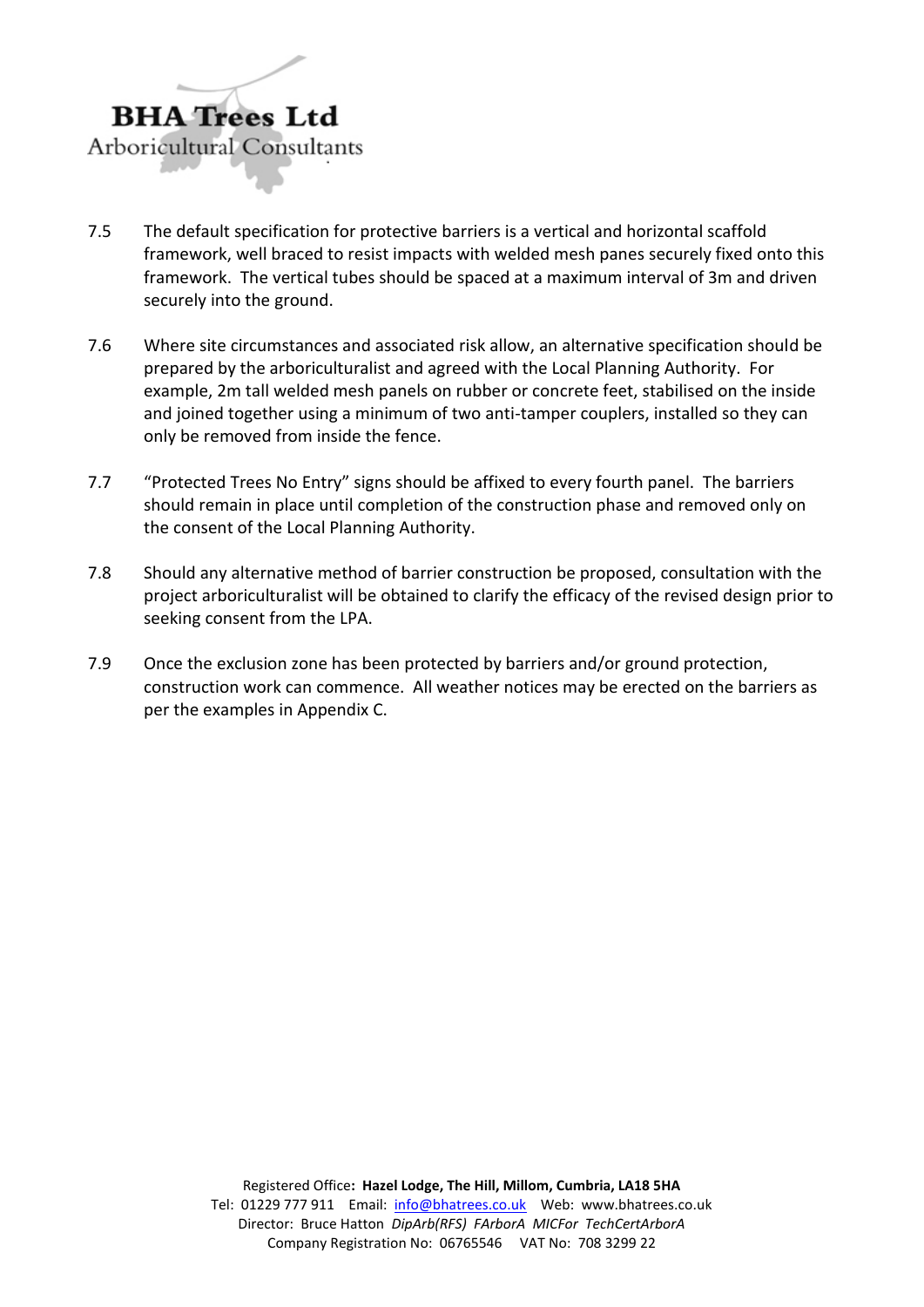

## **Restrictions with Tree Protection Areas**

- 8.1 Inside the exclusion area of barriers, the following shall apply:
	- 8.1.1 No mechanical excavation whatsoever
	- 8.1.2 No excavation by any other means without arboricultural site supervision
	- 8.1.3 No hand digging without a written method statement having first being approved by the arboriculturalist
	- 8.1.4 No lowering of levels for any purpose (except removal of grass sward using hand tools)
	- 8.1.5 No storage of plant or materials
	- 8.1.6 No storage or handling of any chemical including cement washings
	- 8.1.7 No vehicular access
	- 8.1.8 No fire lighting
- 8.2 A 10m separation distance shall be observed between any tree and substances injurious to tree health, including fuels, oil, bitumen, cement (including cement washings) builders sand, concrete mixing and other chemicals.
- 8.3 No fire shall be lit such that flames come within 5m of tree foliage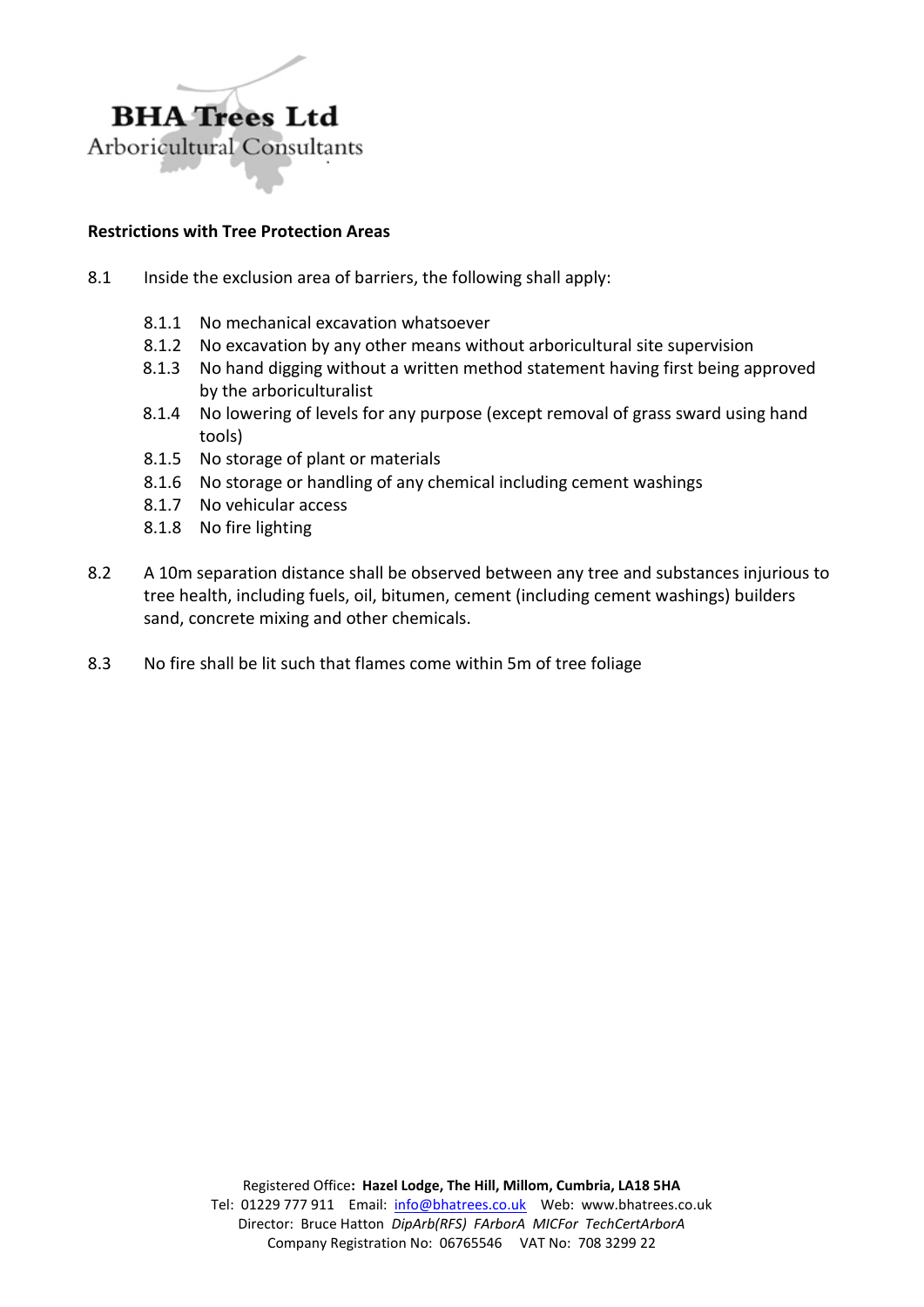

# *APPENDIX A Root Protection Areas (RPA's)*

- *A1 For the roots to be retained undamaged, there must be no excavation, soil stripping or site grading within the RPA. Or in other words, NO DIGGING. This means that construction will have to be above the existing ground level.*
- *A2 In order to avoid damage to the roots or rooting environment of retained trees, the RPA should be plotted around each of the category A, B and C trees. This is a minimum area in square metres which should be left undisturbed around each retained tree.*
- *A3 The RPA for each tree, as determined in Table 2, should be plotted on the Tree Constraints Plan (TCP), taking full account of the following factors, as assessed by an arboriculturalist, which may change its shape but not reduce its area, whilst still providing adequate protection for the root system.*
	- *A3.1 The likely tolerance of the tree to root disturbance or damage, based on factors such as species, age and condition and presence of other trees. For individual open grown trees only, it may be acceptable to offset the distance by up to 20% in one direction.*
	- *A3.2 The morphology and disposition of the roots, when known to be influenced by past or existing site conditions (e.g. the presence of roads, structures and underground services).*
	- *A3.3 The soil type and structure.*
	- *A3.4 Topography and drainage.*
	- *A3.5 Where any significant part of a tree's crown overhangs the provisional position of tree protection barriers, these parts may sustain damage during the construction period. In such cases, it may be necessary to increase the extent of tree protection barriers to contain and thereby protect the spread of the crown. Protection may also be achieved by access facilitation pruning. The need for such measures, including the precise extent of pruning, should be assessed by an arboriculturalist.*
- *A4 The guidelines for type and dimensions of protective barriers are given in BS 5837 2012, and are as follows:*
	- *A4.1 Barriers should be fit for the purpose of excluding construction activity and appropriate to the degree and proximity of work taking place around the retained tree(s). On all sites, special attention should be paid to ensuring that barriers remain rigid and complete.*
	- *A4.2 The default specification for protective barriers is a vertical and horizontal scaffold framework, well braced to resist impacts with welded mesh panes securely fixed onto this framework. The vertical tubes should be spaced at a maximum interval of 3m and driven securely into the ground.*
	- *A4.3 Where site circumstances and associated risk allow, an alternative specification should be prepared by the arboriculturalist and agreed with the Local Planning Authority. For example, 2m tall welded mesh panels on rubber or concrete feet, stabilised on the inside and joined together using a minimum of two anti-tamper couplers, installed so they can only be removed from inside the fence.*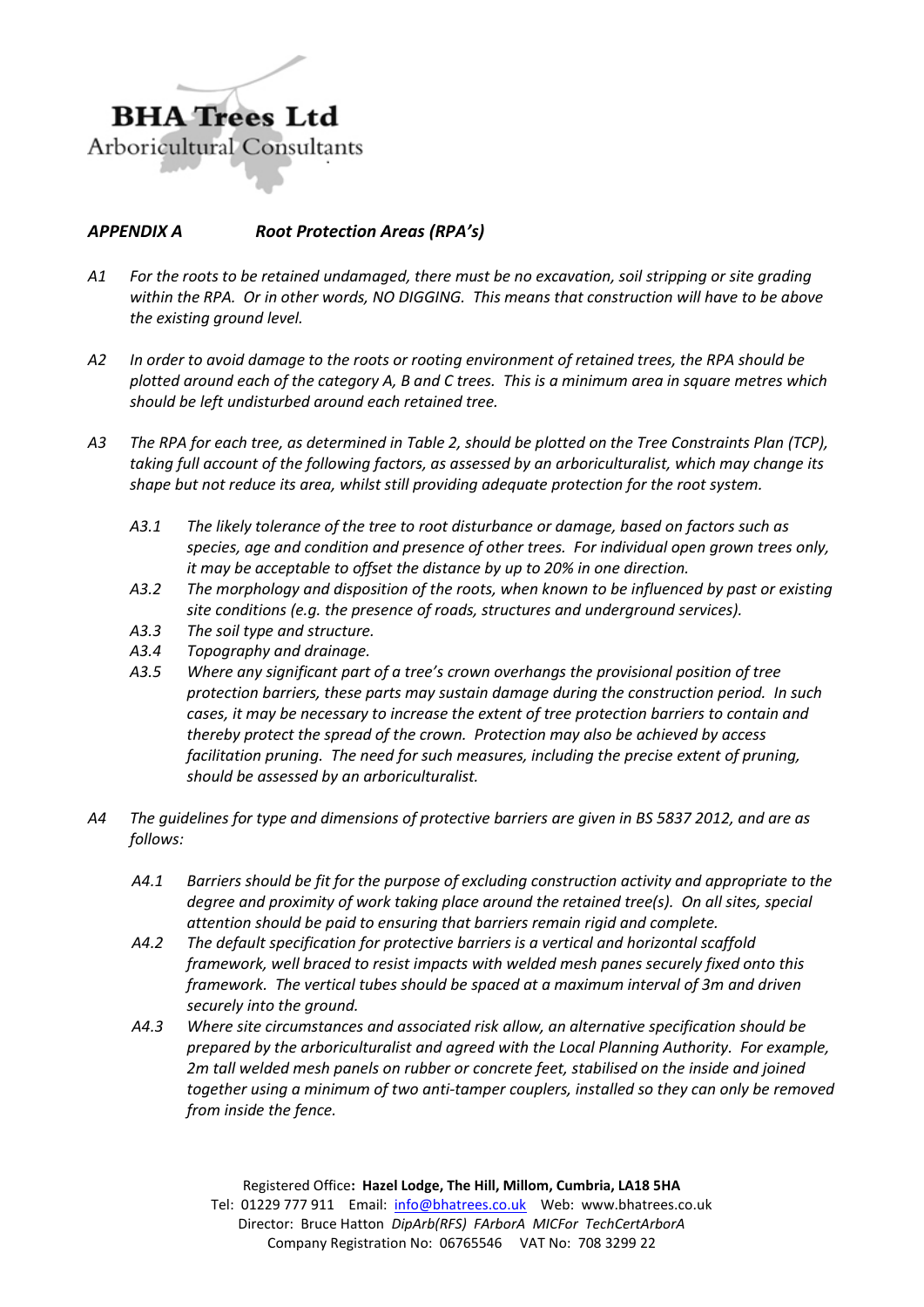

- *A4.4 "Protected Trees No Entry" signs should be affixed to every fourth panel. The barriers should remain in place until completion of the construction phase and removed only on the consent of the Local Planning Authority.*
- *A5 Where it has been agreed during the design stage, and shown on the tree protection plan, vehicular or pedestrian access for the construction operation may take place within the RPA. The possible effects of construction activity should be addressed by a combination of barriers and ground protection. The position of the barrier may be shown within the RPA at the edge of the agreed working zone but the soil structure beyond the barrier to the edge of the RPA should be protected with ground protection.*
- *A6 For pedestrian movements within the RPA, the installation of ground protection in the form of a single thickness of scaffold boards on top of a compressible layer laid onto a geotextile, or supported by scaffold, may be acceptable.*
- *A7 For wheeled or tracked construction traffic movements with the RPA, the ground protection should be designed by an engineer to accommodate the likely loading and may involve the use of proprietary systems or reinforced concrete slabs.*



Figure 2 Default specification for protective barrier

Registered Office**: Hazel Lodge, The Hill, Millom, Cumbria, LA18 5HA**

Tel: 01229 777 911 Email: [info@bhatrees.co.uk](mailto:info@bhatrees.co.uk) Web: www.bhatrees.co.uk Director: Bruce Hatton *DipArb(RFS) FArborA MICFor TechCertArborA* Company Registration No: 06765546 VAT No: 708 3299 22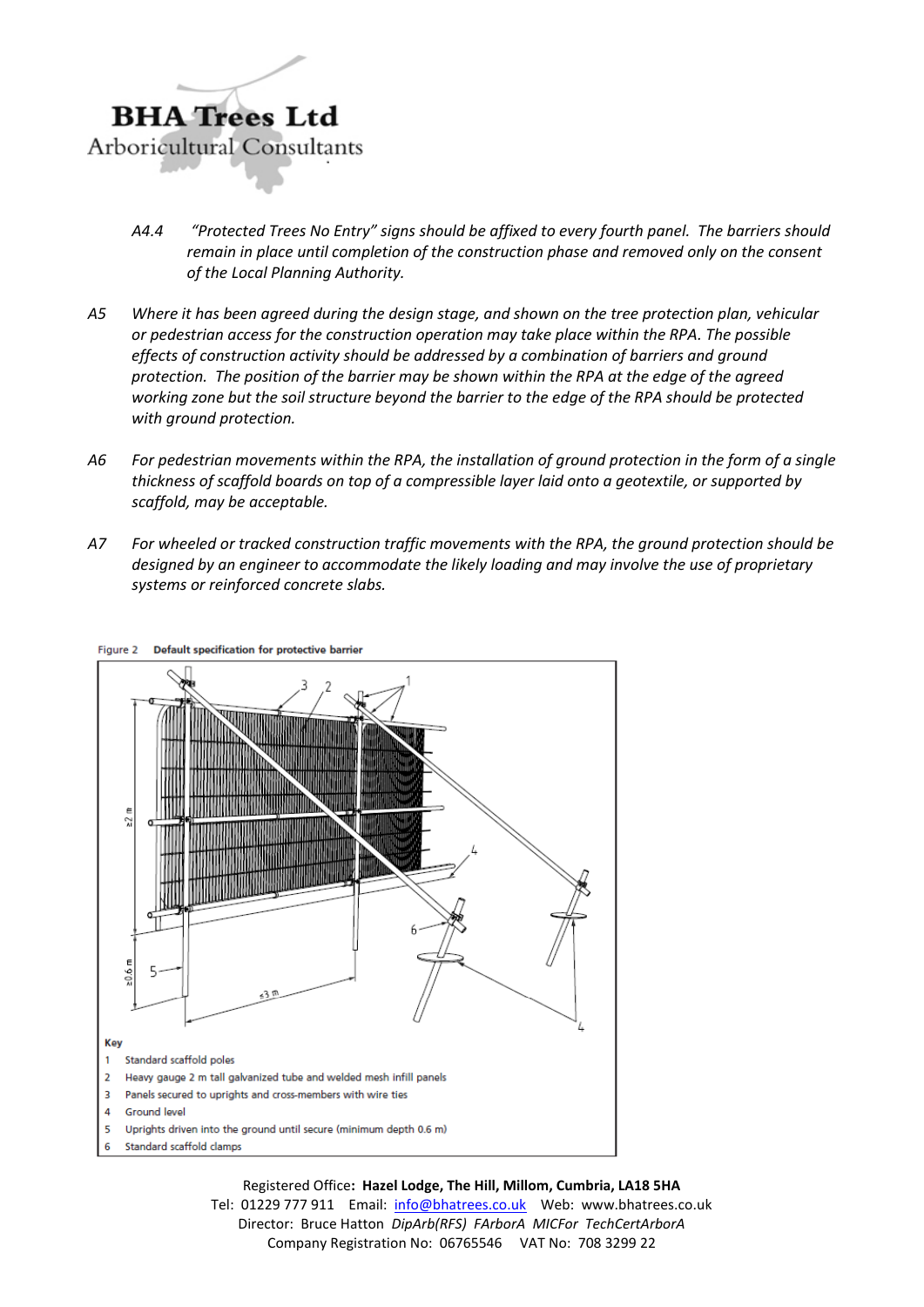

Figure 3 Examples of above-ground stabilizing systems a) Stabilizer strut with base plate secured with ground pins b) Stabilizer strut mounted on block tray



*Available for download from: [www.aie.org.uk/download/pictures/avcc\\_sign.pdf](http://www.aie.org.uk/download/pictures/avcc_sign.pdf)*

Registered Office**: Hazel Lodge, The Hill, Millom, Cumbria, LA18 5HA** Tel: 01229 777 911 Email: [info@bhatrees.co.uk](mailto:info@bhatrees.co.uk) Web: www.bhatrees.co.uk Director: Bruce Hatton *DipArb(RFS) FArborA MICFor TechCertArborA* Company Registration No: 06765546 VAT No: 708 3299 22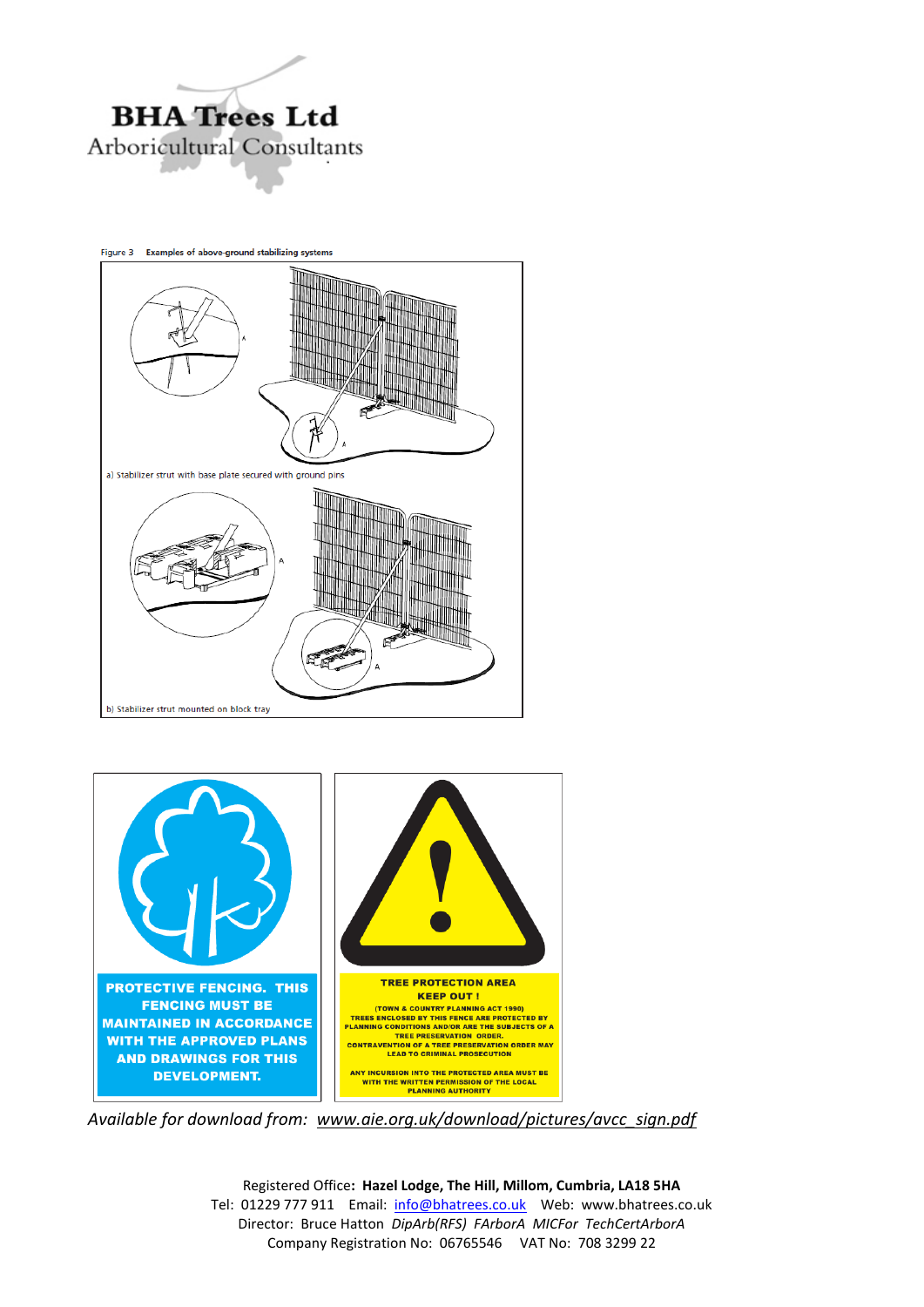

## *APPENDIX B How tree roots can be damaged during construction*

- *B1 Construction close to trees can be enormously damaging and detrimental to the tree's health, often leading to death and eventual removal. Most trees that have been growing undisturbed on a site for many years will have developed an extensive root system with the roots growing where the soil conditions are most favourable. There will be a balance between the development of the crown (which demands water) and the roots (which supply it). Any sudden alteration in the soil conditions within the tree's rooting area (a circle of radius equal to the tree's height) will therefore upset this balance.*
- *B2 Root systems can be damaged by:*
	- *Repeated passage of machinery, which will squeeze the soil, closing up the pores causing compaction, especially in the upper levels, and so reducing the amount of oxygen available to roots and preventing them from growing through the soil. Surviving roots may then not be able to grow through the compacted soil. It is essential therefore that all but the immediate area of the development is protected from construction operations by fencing as recommended in BS5837.*
	- *Placing soil or other materials over the roots of a tree, which will impede air movement into and out of the soil and consequently reduce the availability of oxygen to the roots.*
	- *The severance of a root, for example by trenching, which will destroy all parts of the root beyond that point. Even roots less than 10mm in diameter may be serving the fine roots over a wide area. The larger the root severed, the greater the impact on the tree.*
	- *Damage to the bark on the root. The bark protects the root from decay and is also essential for further root growth. It is loosely attached and easily damaged. If damage to the bark extends around the whole circumference, the root beyond that point will be killed.*
	- *Alterations in soil level. Lowering the level will strip out the mass of roots near the surface. Raising the levels will have the same effect as soil compaction.*
	- *Incorrect application of herbicide. There is frequently a need for operational land to be kept clear of weed growth for safety and as a fire precaution. Herbicides provide an efficient method of killing both herbaceous and woody weeds. There are several types of herbicide with different modes of action and persistence, the most attractive of which tend to be those that can be applied to the ground, usually as a granule and which remain active in the soil for long periods. The wide-ranging root system of a tree may extend into the operational land from adjoining properties and may absorb some types of herbicides which have been applied to the ground. Material absorbed in one part of the root system can kill the whole tree.*
	- *Spillage of oils or other harmful materials which leach into the soil, can also damage the root system. For instance, oil spilled into the soil is broken down by soil bacteria which deplete the oxygen and so asphyxiate the roots. Other materials may also have a direct toxic effect on roots.*

Registered Office**: Hazel Lodge, The Hill, Millom, Cumbria, LA18 5HA** Tel: 01229 777 911 Email: [info@bhatrees.co.uk](mailto:info@bhatrees.co.uk) Web: www.bhatrees.co.uk Director: Bruce Hatton *DipArb(RFS) FArborA MICFor TechCertArborA* Company Registration No: 06765546 VAT No: 708 3299 22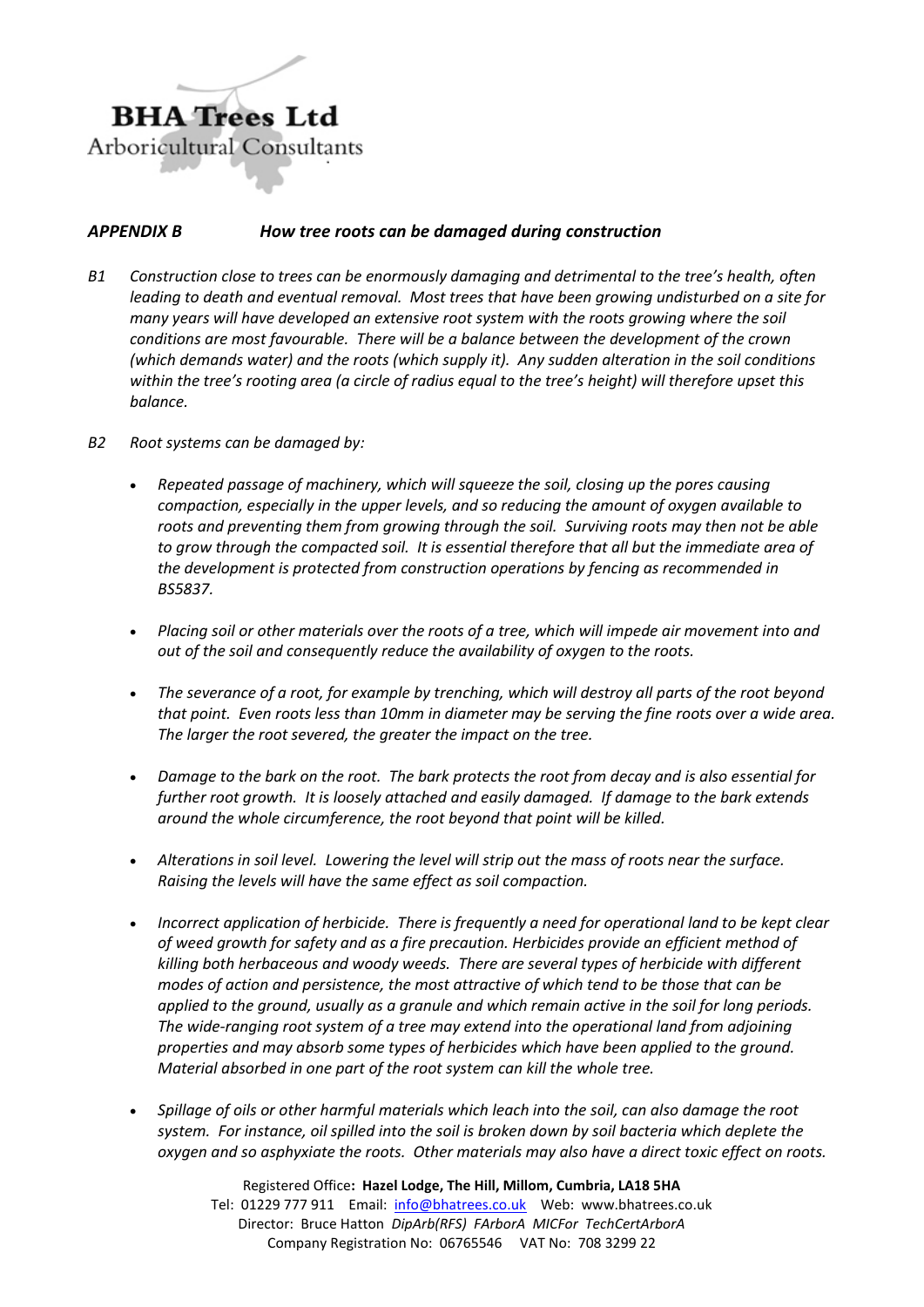

## *APPENDIX C How to avoid damage to trees during construction*

*The precautionary area of a tree can be defined as either the extent of the crown spread (the drip line), or half the tree's height on either side of the tree. For excavation within the precautionary area, the key points to remember are:*

- *C1 Do not excavate with machinery. Use trenchless techniques where possible. Otherwise dig only by hand. All excavations within the area below the crown must be carried out by hand, digging carefully around roots, retaining as many as possible.*
- *C2 Do not sever any tree roots over 25mm diameter, unless the council's Tree Officer agrees beforehand.*
- *C3 Where small tree roots are to be cut, this should be done cleanly, as with the pruning of branches, using secateurs or a handsaw. Make a clean cut and leave as small a wound as possible.*
- *C4 Roots exposed during construction should be kept moist and protected from frost and from drying out. If trenches are to be left open overnight, cover the roots with dry sacking. Remember to remove the sacking before backfilling.*
- *C5 Backfill the trench with an inert granular material and top soil mix. Compact the backfill with care around the retained roots. On non-highway sites backfill only with excavated soil.*
- *C6 Do not store spoil or building material, including chemicals and fuels within the tree's crown and make sure you do not contaminate tree roots and surrounding soils.*
- *C7 Do not lower or raise soil levels close to the tree.*
- *C8 Do not allow the passage of vehicles across the unprotected soil surface, especially when the soil is wet, as this will cause breakage of surface roots, soil compaction and consequently reduced soil aeration.*
- *C9 Construction materials must be permeable to allow gaseous exchange between the root system and the atmosphere and be constructed in line with current guidelines to avoid soil compaction.*
- *C10 Where car parking or roadways are to be constructed close to trees, it is essential that construction follows guidelines available in APN12 Arboricultural Practice Note issued by the Arboricultural Advisory and Information Service.*